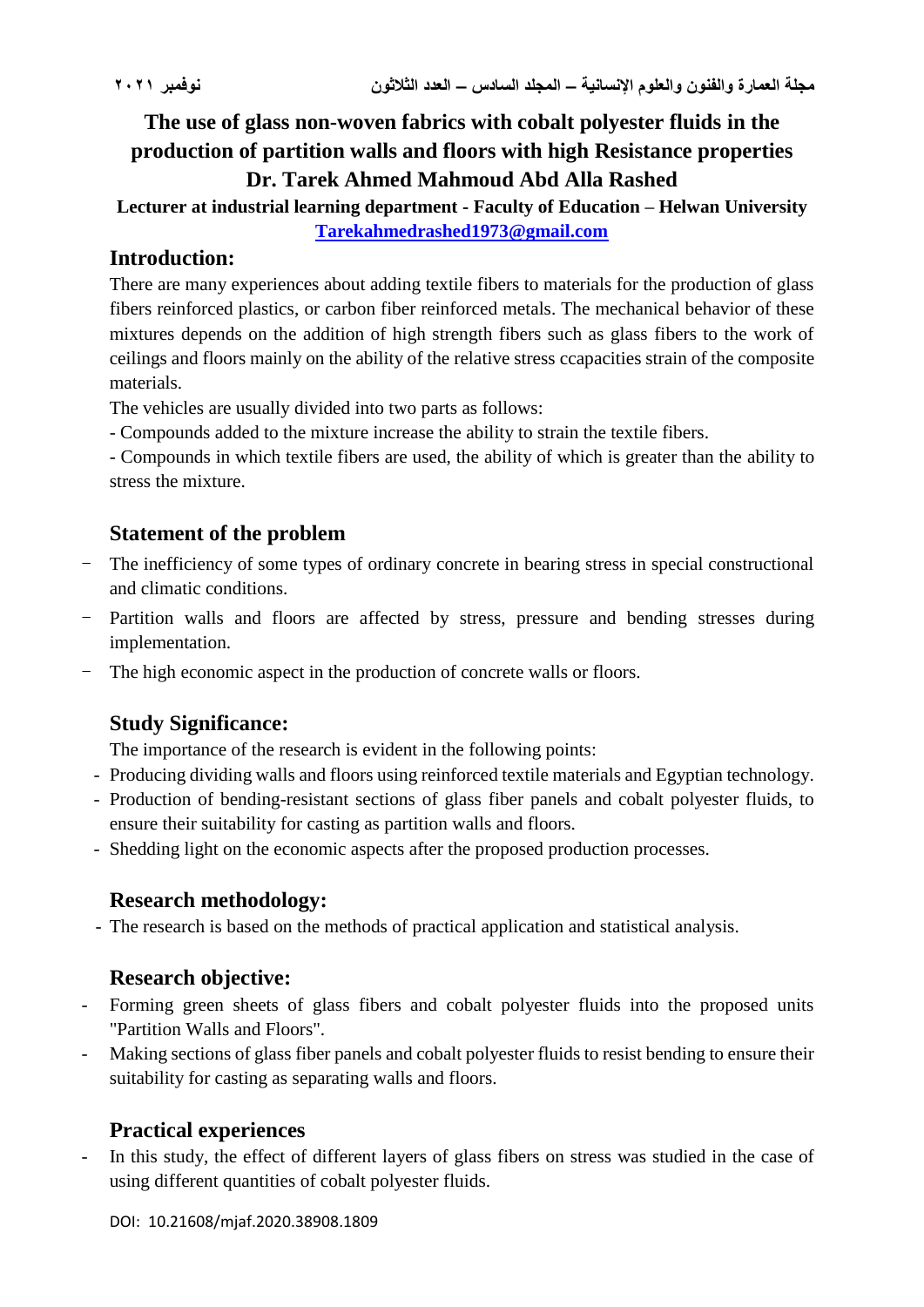- These experiments were carried out in a laboratory at the Textile Industries Division, Department of Industrial Education, Faculty of Education, Helwan University.
- All results were measured by the laboratories of the Housing and Building Research Center affiliated to the National Research Center in Dokki.

## **Procedural steps for the research**

Four sets of samples have been produced:

- The first group: (samples of 1 kg polyester, added to ..) (3, 6, 9 layers of glass fibers)
- The second group: (samples kg of polyester added to ..) (3, 6, 9 layers of glass fiber)
- The third group: (samples kg of polyester added to ..) (3, 6, 9 layers of glass fibers)

In this paper, hybrid polymer-based materials were prepared by manual casting and using a container made of Stainless Steel, where ½ of the specified amount of the liquid containing the cobalt polyester is placed in the floor of the container, and then we put non-woven glass fiber layers and then put on it the other half of the liquid contained in the cobalt polyester, and the mixture is being left for 60 minutes at a temperature of about 30° C, in order for the layers of glass fibers to be saturated with the liquid polyester- cobalt, and then hardened by the action of the hardener added to the liquid.

### **Research results:**

### **(1 - 1) Effect of increasing the layers of glass fibers on the tensile stress in the samples.**

From the statistical analysis of the results of the tensile stress test, the results shown in table (1) showed the increase in the stress fatigue of the sample (1 kg polyester / 6 layers of glass fibers) compared to other samples. This is due to the coverage of the entire sample area with the amount of polyesters internally and externally, which leads to an increase in the cohesion between the layers of glass fibers that make up the panels under study, and thus increase the tensile stress of the stresses affecting them.

#### **(1-2) Effect of increasing the layers of glass fibers on pressure stress in samples.**

From the statistical analysis of the results of the pressure stress test, the results shown in table (2) showed the high pressure stress of the sample (1 kg polyester / 3 layers of glass fibers) compared to other samples. This is due to the coverage of the entire sample area with the amount of polyesters internally and externally, which leads to an increase in the cohesion between the layers of glass fibers that make up the panels under study, and consequently, the pressure stress affecting them. While it does not mean increasing the layers of glass fibers to obtain better results, because it is possible to separate the layers of glass fibers and not to penetrate the polyesters into them.

#### **(1-3) Effect of increasing the glass fiber layers on the bending stress in the samples.**

From the statistical analysis of the results of the bending stress test, the results shown in table (3) showed that the bending stress height of the sample (1 kg polyester / 9 layers of glass fibers) compared to other samples. This is due to the covering of the entire sample area by the amount of polyesters externally in one part, which leads to an increase in the partial cohesion between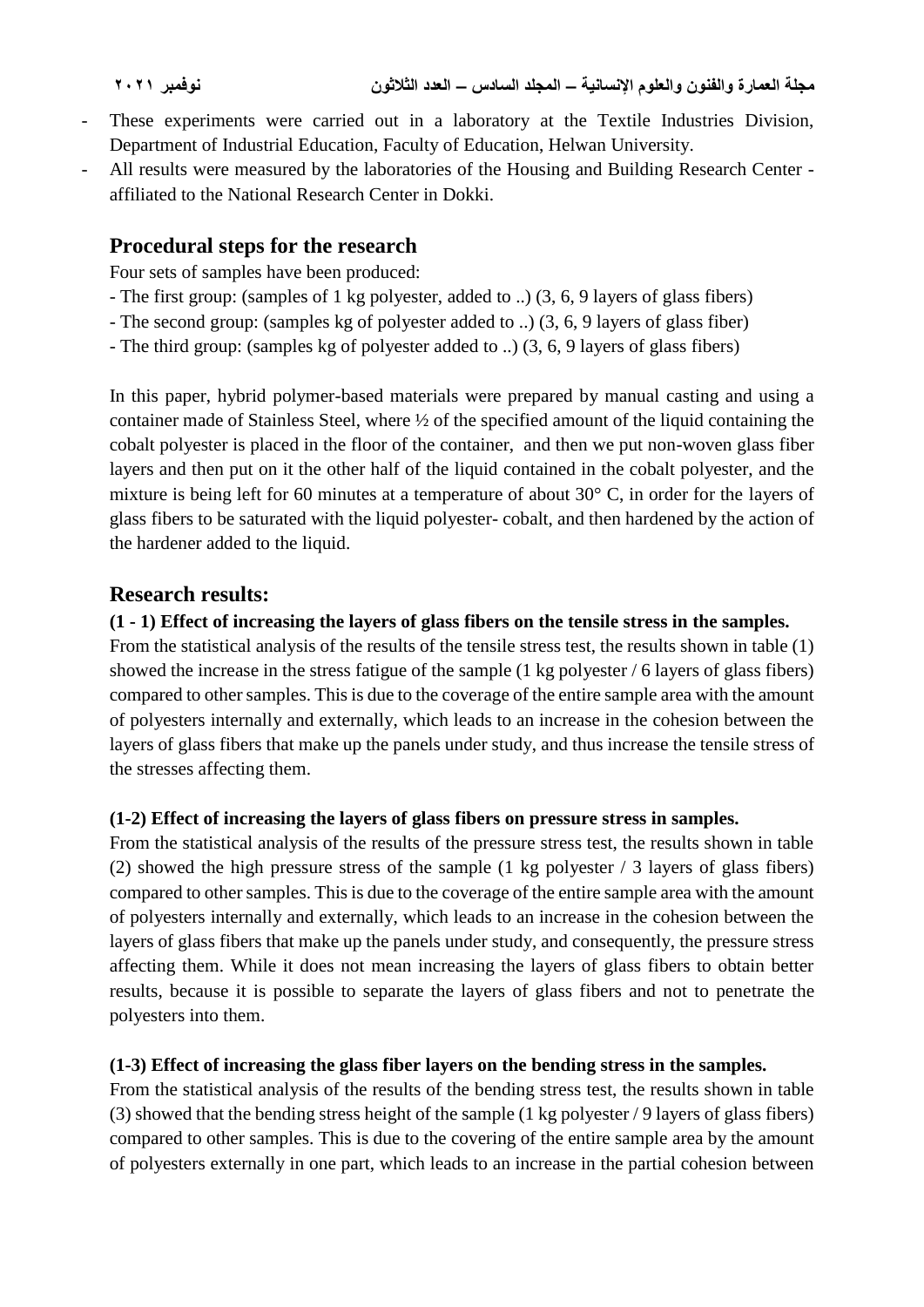the layers of glass fibers that make up the panels under study, and thus the increase in the bending stress affecting them.

## **(1-4) Effect of increasing the layers of glass fibers on the samples hardness.**

From the statistical analysis of the results of the hardness test, the results shown in table (4) showed the increase in the sample hardness (1 kg polyester / 9 glass fibers) compared to other samples. This is due to the covering of the entire sample area by the amount of the polyester externally, completely and partially internally, which leads to an increase in the cohesion between the layers of glass fibers that make up the panels under study, and consequently, the hardness of the affected influence.

## **Given all the samples and their components and all previous results:**

- The researcher believes that the third sample in the third group ( $\frac{1}{4}$  kg cobalt polyester / 3 layers of glass fibers) is considered the best sample due to its great advantage in stress, pressure, bending and stiffness. Considering the less glass fiber and the less cobalt polyester. Therefore, it is considered the triangle economically sample.

- The researcher also believes that the third sample in the third group  $\frac{1}{4}$  kg cobalt polyester / 9 layers of glass fibers) is the worst among all samples, as the amount of glass fibers is large and uneconomic while the small amount of cobalt polyester is never sufficient to achieve any chemical or Physical between it and the glass fibers.

- The researcher also believes that these four stresses, whose tests were measured, represent great importance in determining the extent of the need for separating walls and floors to achieve the best ones, as the stresses of the walls are sometimes less than the stresses of the floors.

## **Recommendations**

• Studying the possibility of forming glass fiber panels and pre-prepared polyester fluids and forming them into sectors for manufacturing interior architecture components.

• A deeper study of the cohesion between glass fibers and polyester fluids to achieve the highest rates of joint action between them until the point of collapse.

• Increasing the efficiency of glass fibers and polyester fluids by transferring the joint work between it and concrete later.

• To study the use of other textile fibers as alternative to glass fibers, and the possibility of using them in the internal architecture of the facilities.

• Study the use of different resins with higher efficiency than cobalt polyester.

## **Reference**

 Al-Samarrai, Moufid Abdel-Wahab ' Al-alyaf we Tatheraha fe al-setara ala al-tashakokat fe al-kharasana al-moslah' , Meghalet Al-Mohandes, 1980.

 Al-Najawi, Ahmed Fouad: ' Tecknologya al-alyaf al-senaya ,we khalatatah ', Monshaet Al-Maarif, Al-Eskandarya, 1993.

 Bush: ' Asaseat al-Fezeaa ', targamet: Al-Jazairy, Said, Suleiman, Muhammad Amin, al-dar aldawleya le-alnashr we al-tawzea , Al-Kahera, 1993.